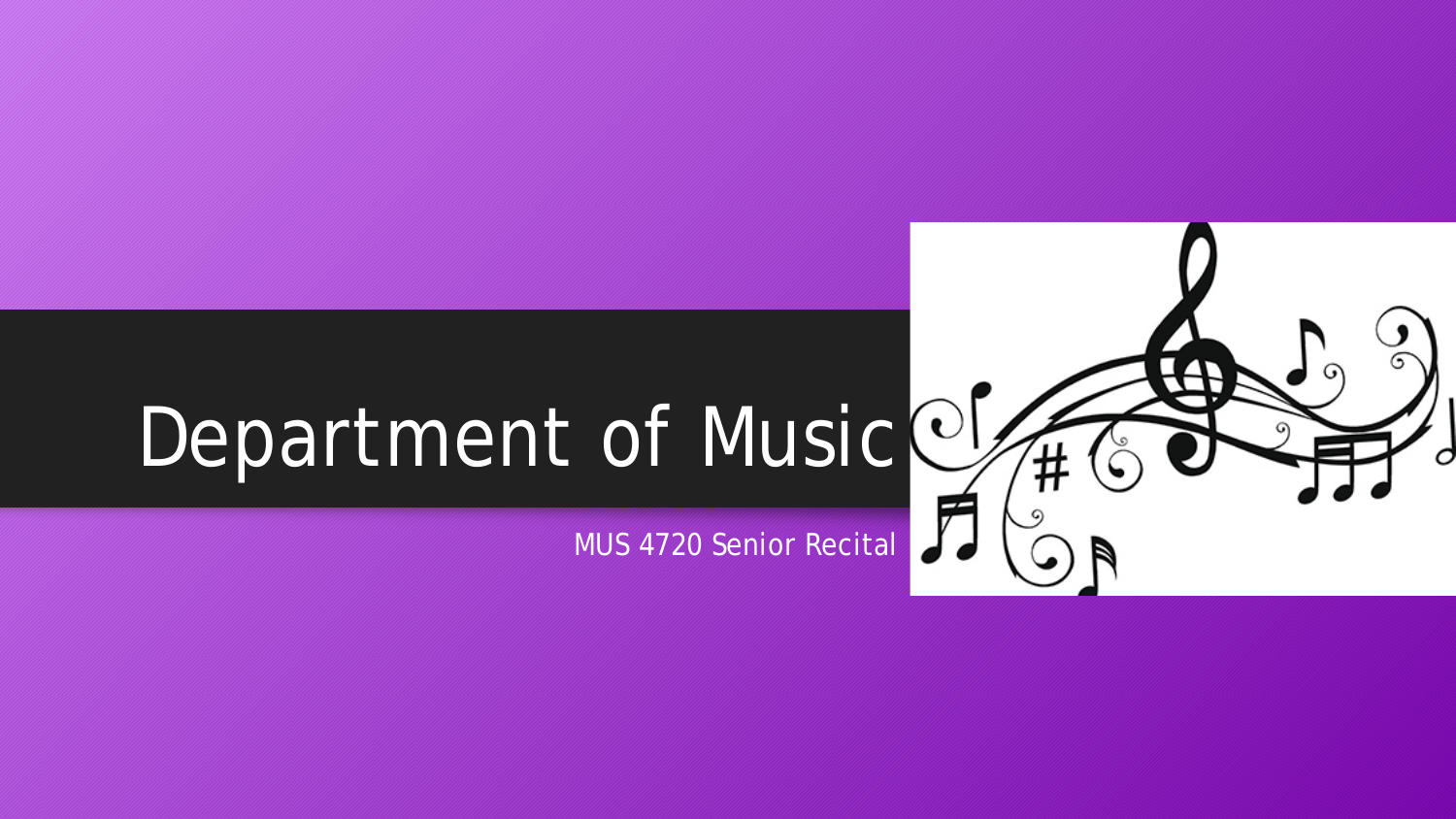### Degrees Offered

- Bachelor of Music Education
- Bachelor of Music
	- Performance
	- Music Business
	- Sacred Music
- Master of Music
	- Music Education
	- Performance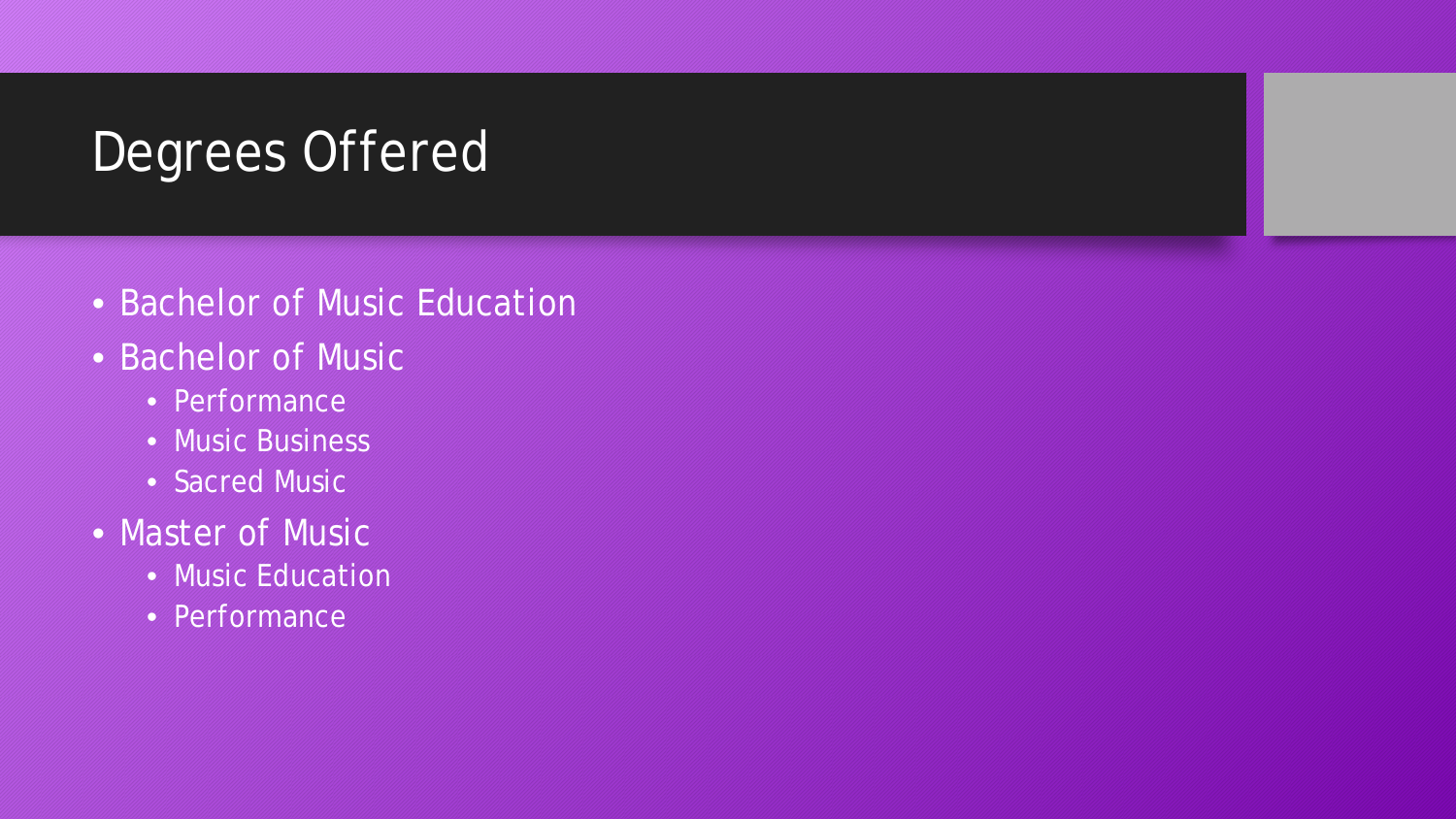#### Half Recital or Full Recital

- Half Recital
	- One (1) credit hour.
	- Minimum of 25 minutes of music.
- Full Recital
	- Two (2) credit hours.
	- Minimum of 50 minutes of music.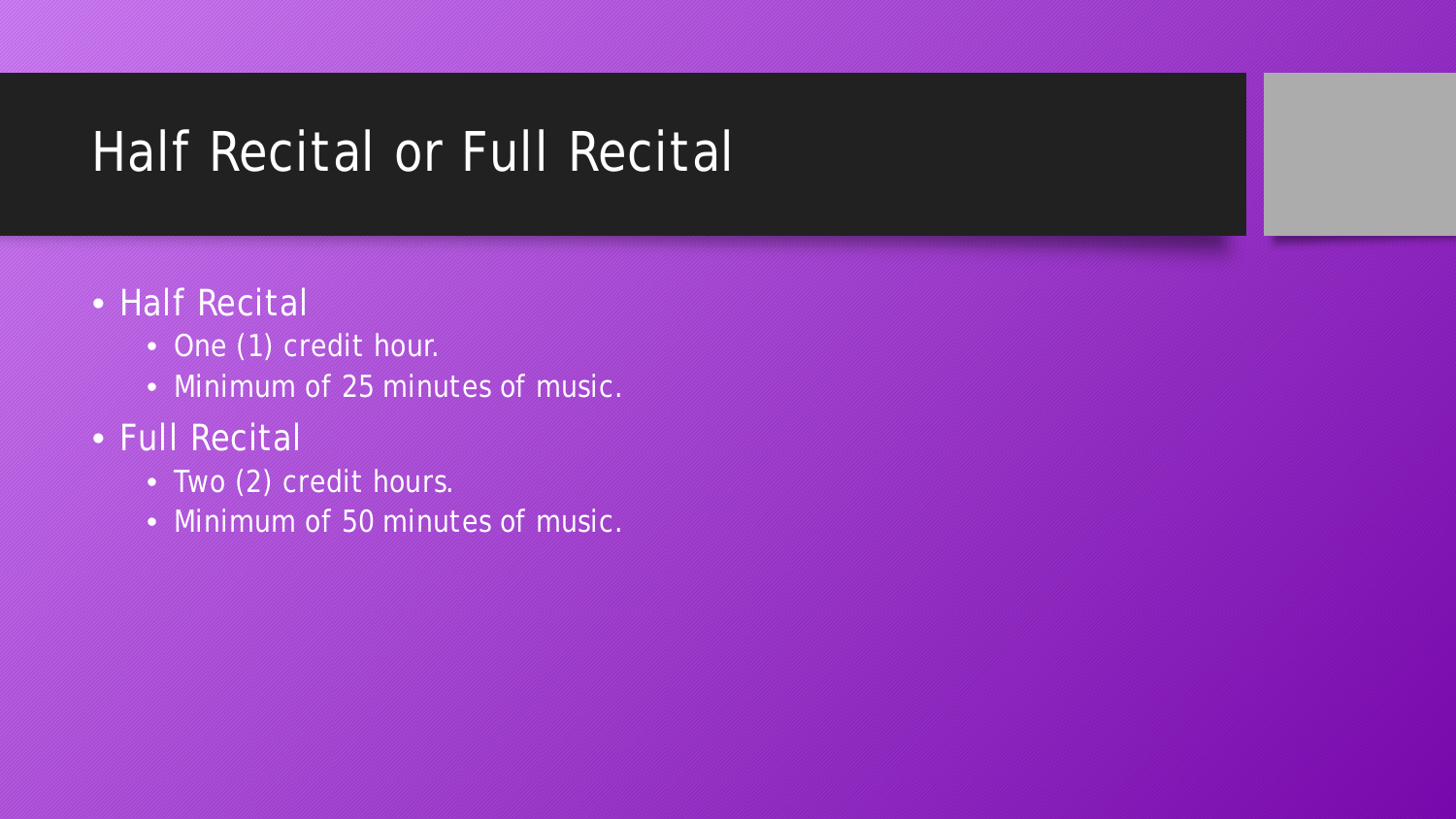#### BME Recital Requirements

- No recital required! Major portfolio and student teaching are the capstone events.
- Over 75% of BME students choose to perform a half or full senior recital.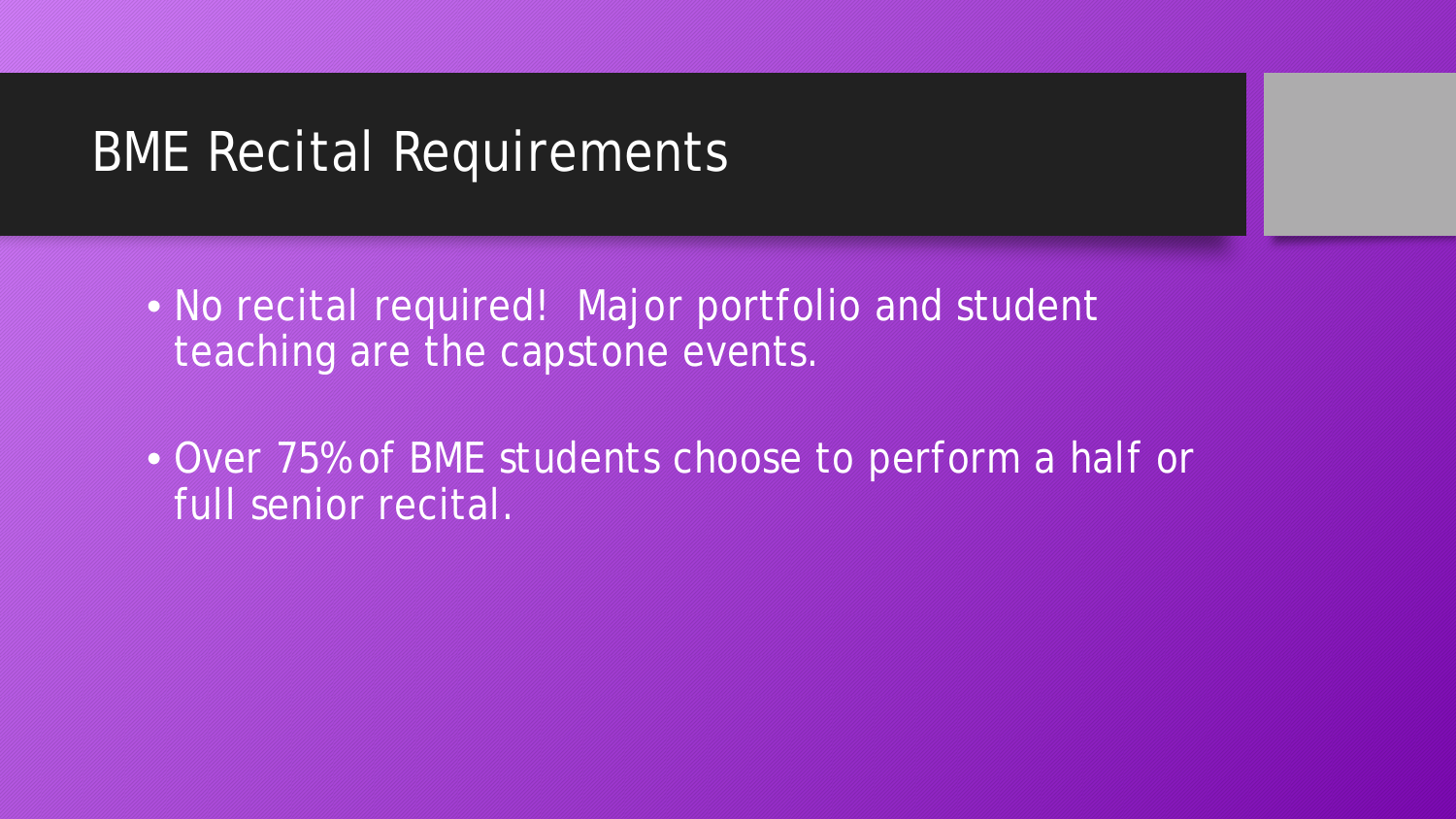#### Bachelor of Music Recital Requirements

- Performance full recital. Mostly solo repertoire, can include about 20% or less chamber works.
- Music Business half recital. Any medium, including solo, chamber, digital/electronic, arrangements and compositions. Any genre.
- Sacred Music full recital. Solo and chamber repertoire, and conducting of choral works.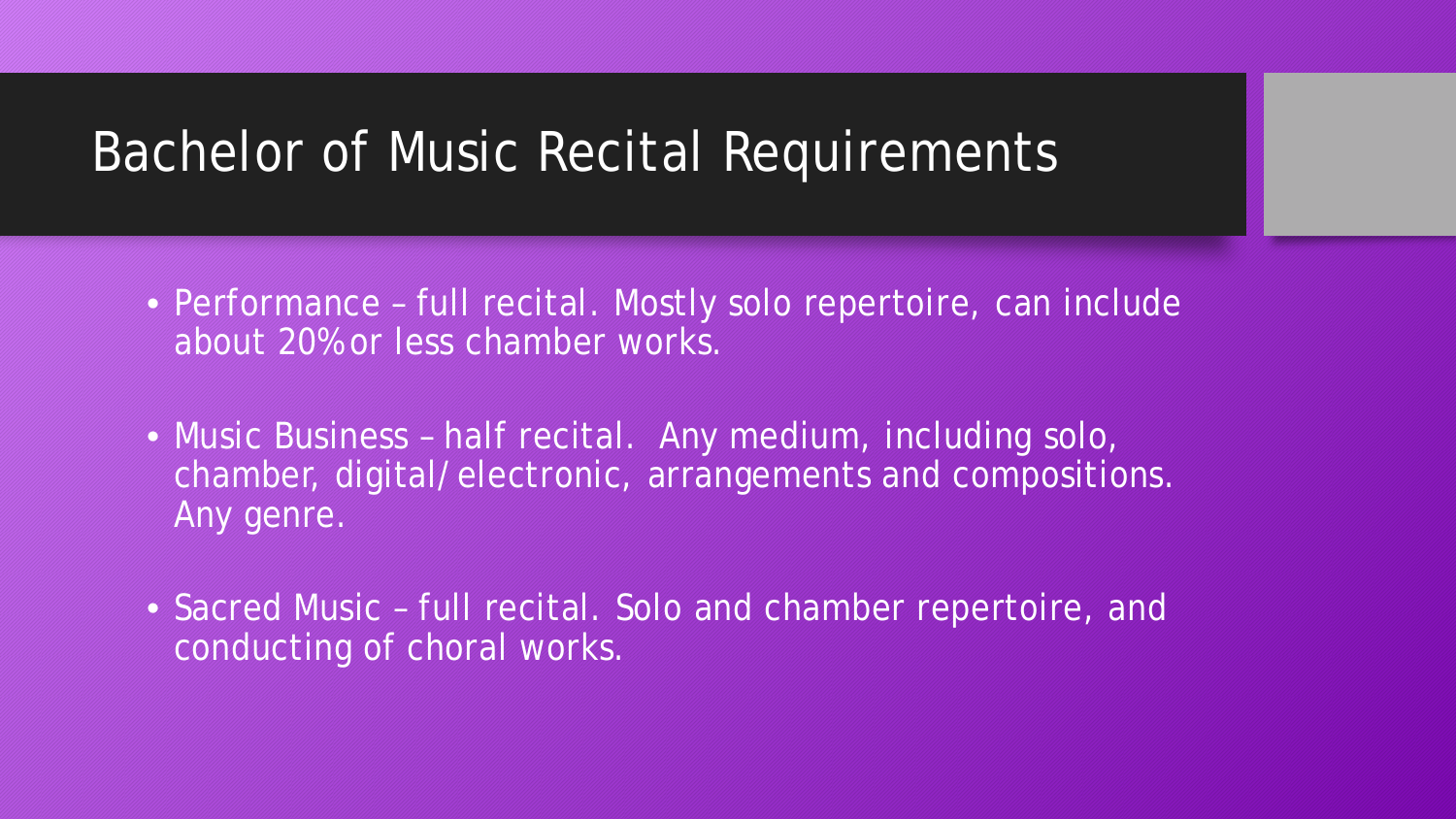#### Master of Music Recital Requirements

- Music Education No recital required! Many choose the lecture/conducting recital option to complete the final project.
- Performance 60 minutes required, of which 45 must be solo repertoire.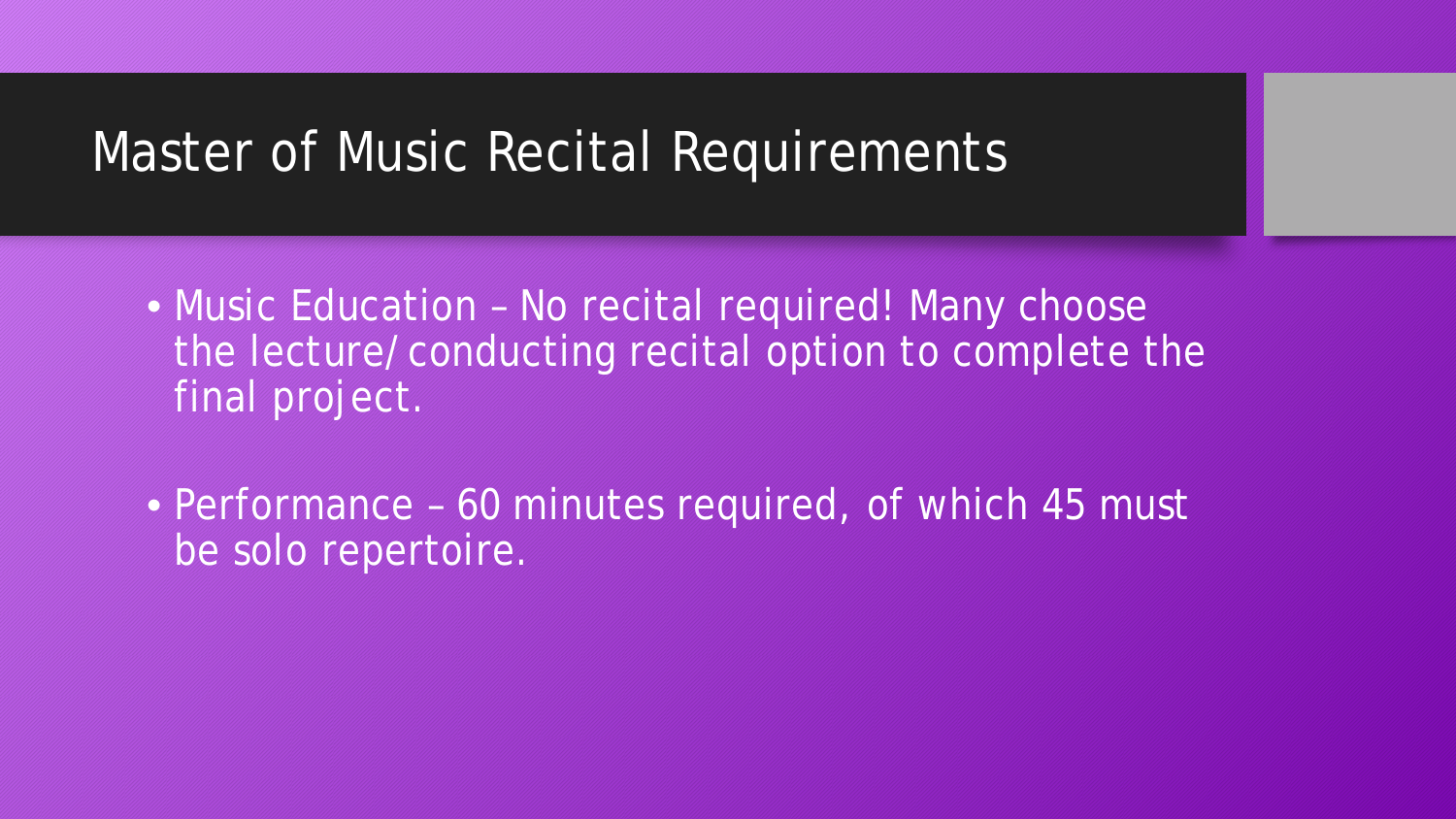#### National Association of Schools of Music (NASM)

- NASM Handbook 2016-2017 p. 98-99
- VII. B. 1. a. Technical skills requisite for artistic self-expression in at least one major performance area at a level appropriate for the particular music concentration.
- b. An overview understanding of the repertory in their major performance area and the ability to perform from a cross-section of that repertory.
- VII. B. 2. b. Sufficient understanding of and capability with musical forms, processes, and structures to use this knowledge and skill in compositional, performance, analytical, scholarly, and pedagogical applications according to the requisites of their specializations.
- VII. C. 1. Students must demonstrate achievement of professional, entry-level competence in the major area, including significant technical mastery, capability to produce work and solve professional problems independently, and a coherent set of artistic/intellectual goals that are evident in their work. **A senior project or presentation in the major area is required in many concentrations,** and strongly recommended for all others.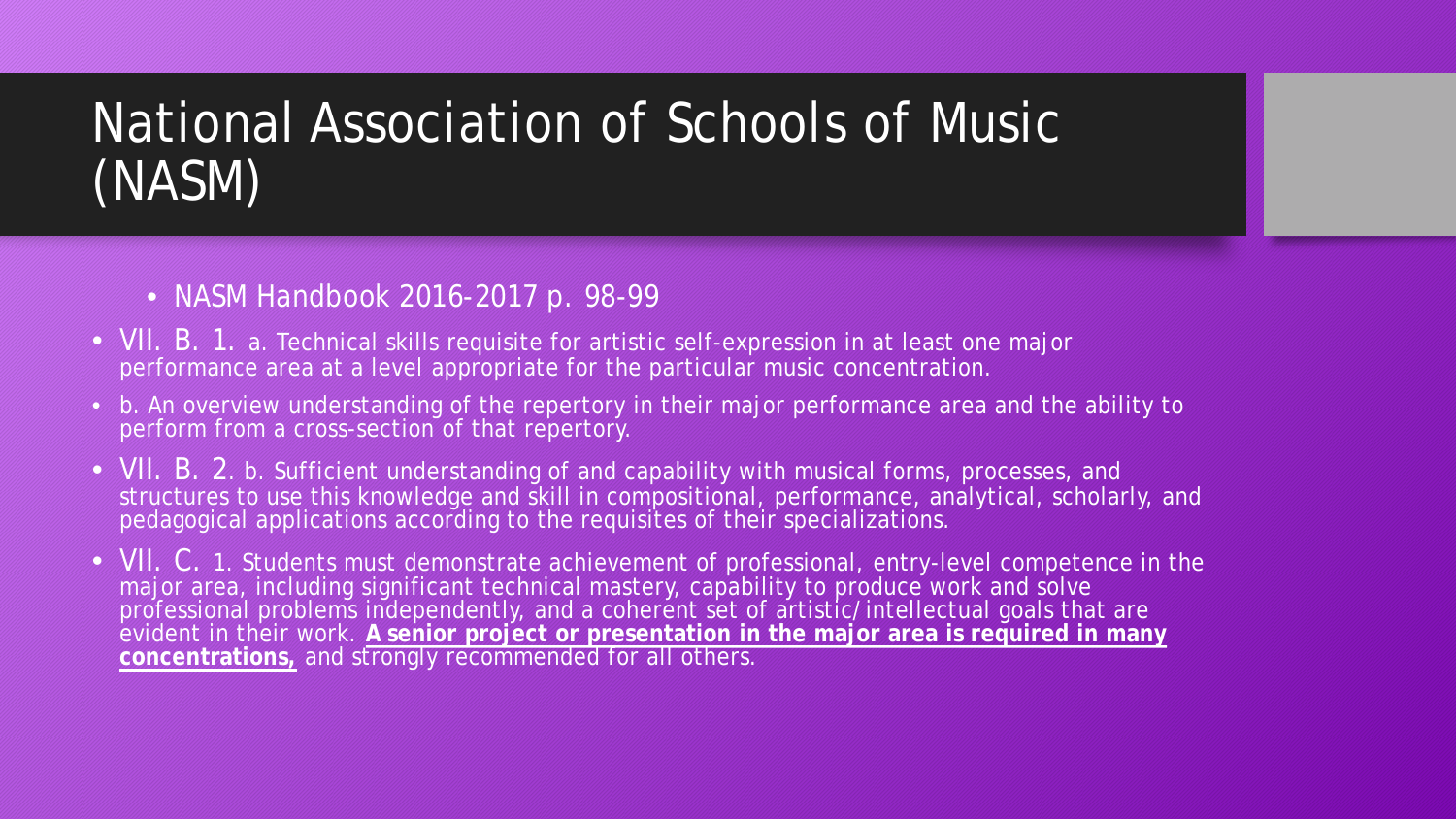#### Process

- Consult with major professor to choose repertoire and format
- Submit choice of 3 dates, in consultation with accompanist and collaborators
- Practice the music!
- Perform a recital hearing for three music faculty, NLT 2 weeks prior to recital
- Organize, edit, and print recital programs
- Perform recital—graded by same faculty committee
- Reception optional
- Department records the recital as a permanent record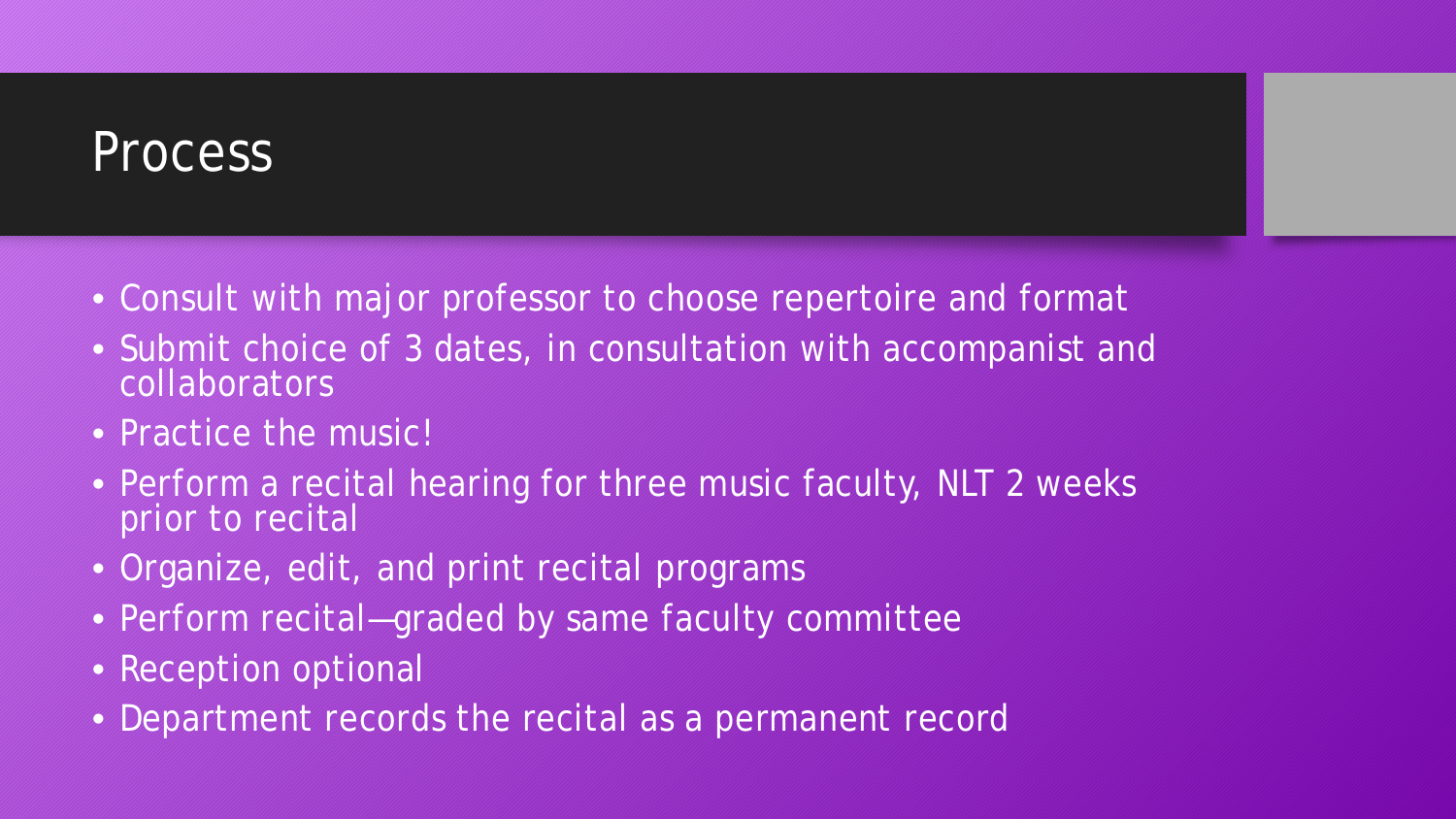

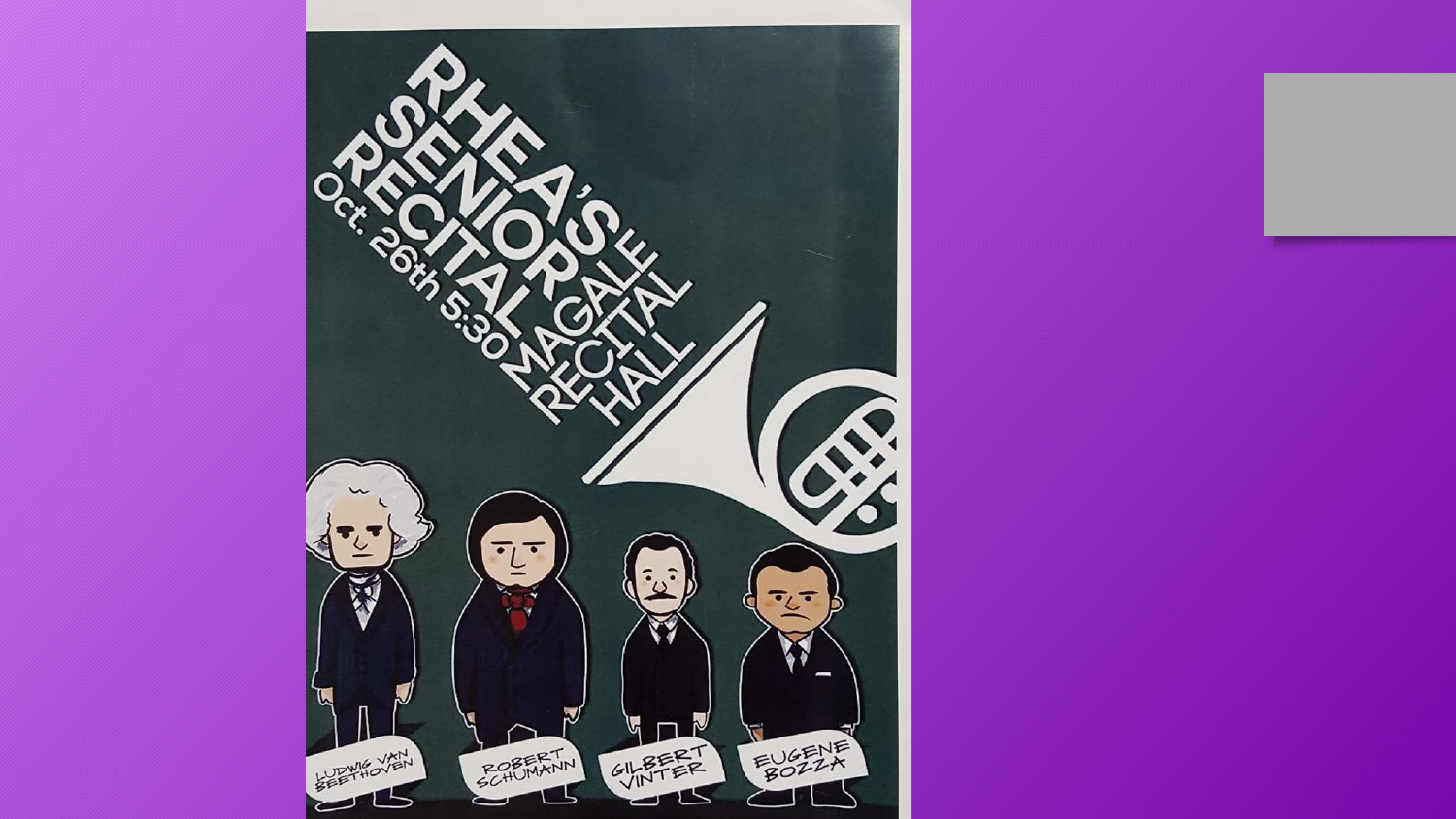

#### OCTOBER 9, 2015, 7:30 PM

#### **LAURA'S MM HORN RECITAL**

**Laura's MM Horn Recital** 

**Presenting: The Music of Wayne Lu** 

**Featuring Brandon** Garrison, Josh **Waldrop, Blayne Fugere, and Elena Bogaczova** 

**Come out for an** explosively fun night of music!

**Guacamole** reception (with other goodies) to follow!

**MAGALE RECITAL HALL** 

**NATCHITOCHES, LA**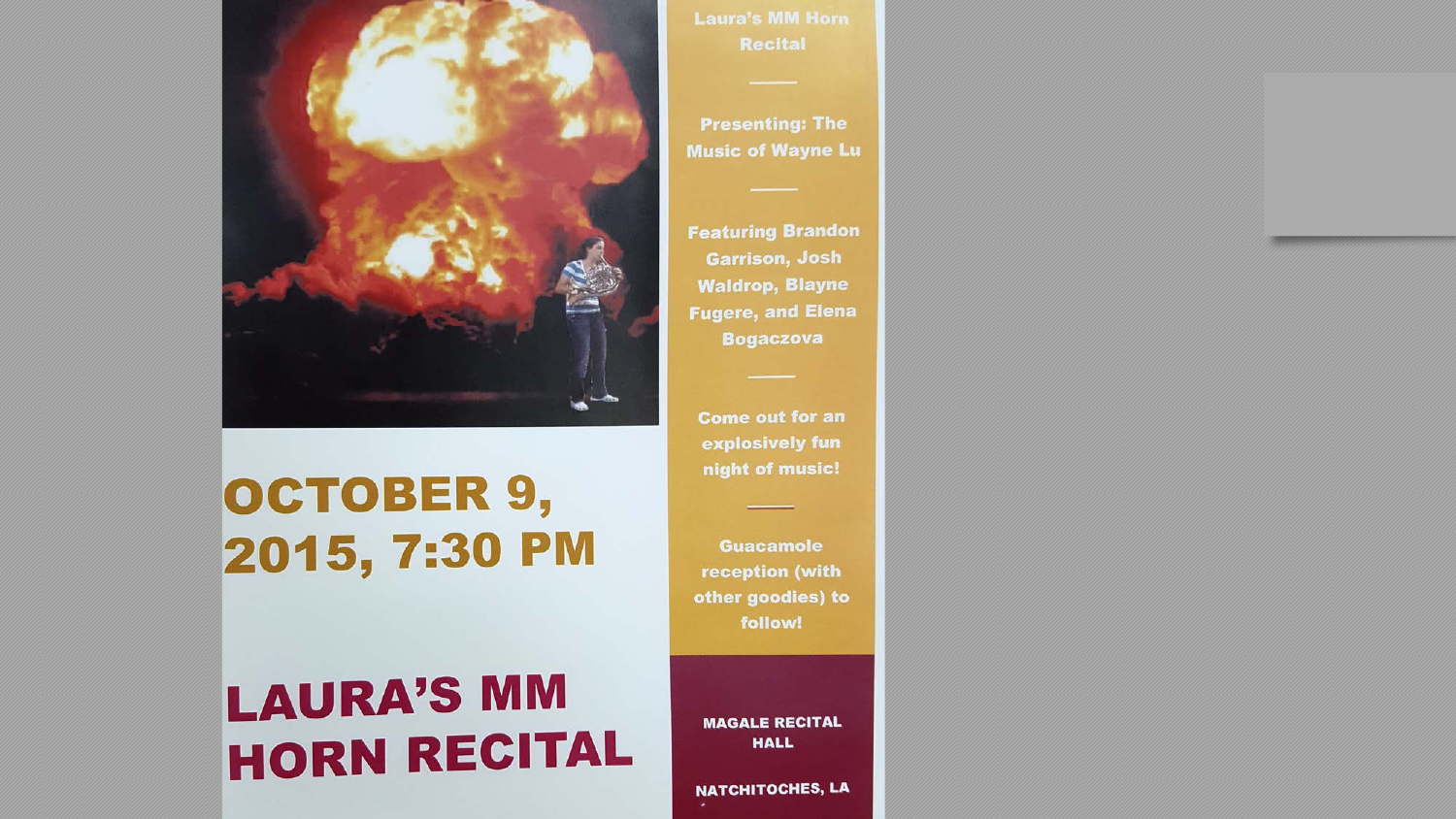NSU'S CREATIVE AND PERFORMING ARTS **PRESENTS** 

# DAVID BLAINE

Composers: **BOZZA STRAUSS** SAINT-SAENS **DUKA**  $\mathbf{g}_i$ **BASLER** APRIL 9, 2016 | MAGALE RECITAL HALL | 3PM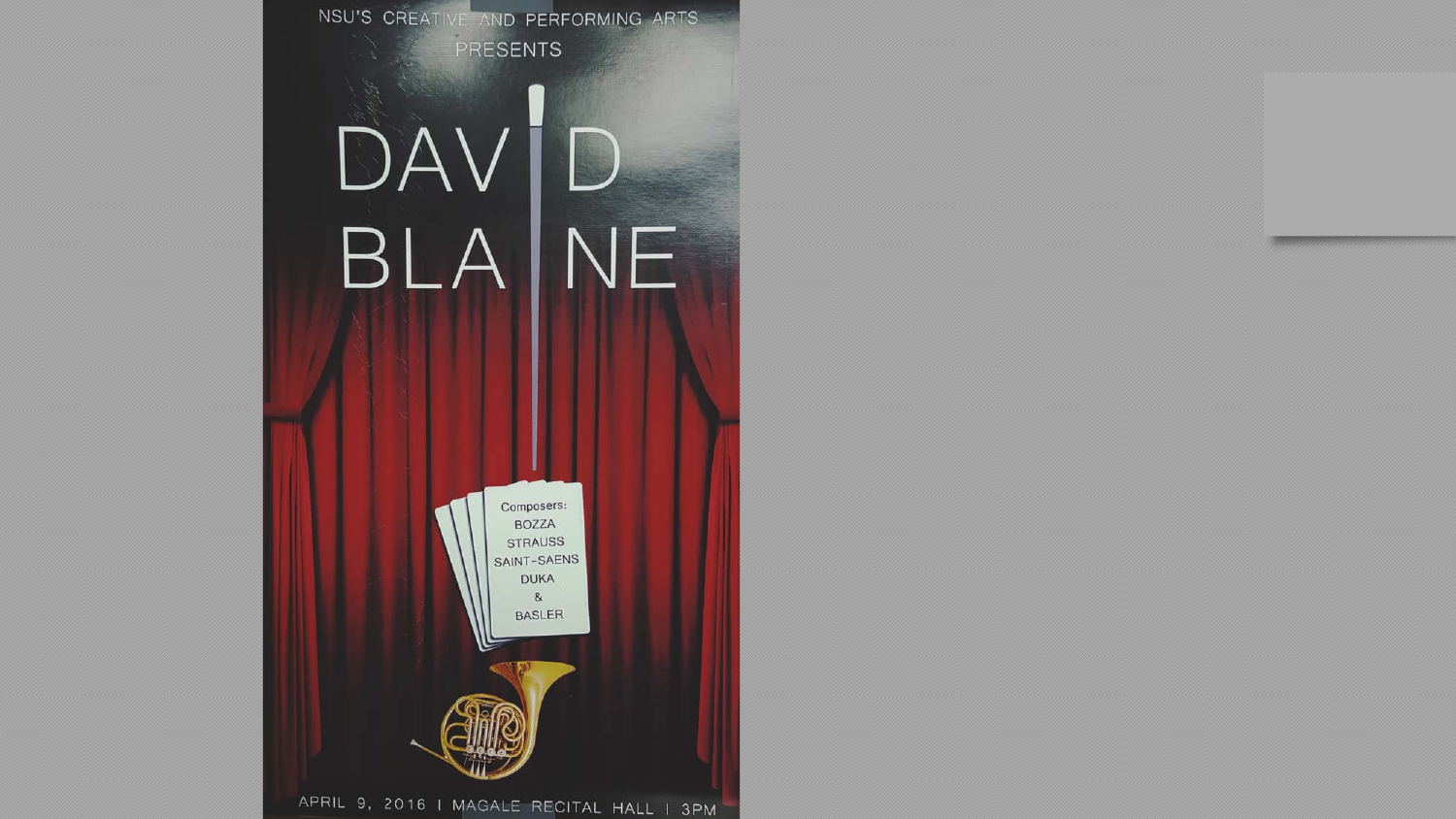#### Results

- Experience the months-long process of preparing 25 or 50 minutes of music
- Professional recording to submit to graduate schools or employers
- Opportunity to collaborate with other musicians
- Opportunity to showcase the result of four+ years of applied study
- Written comments from faculty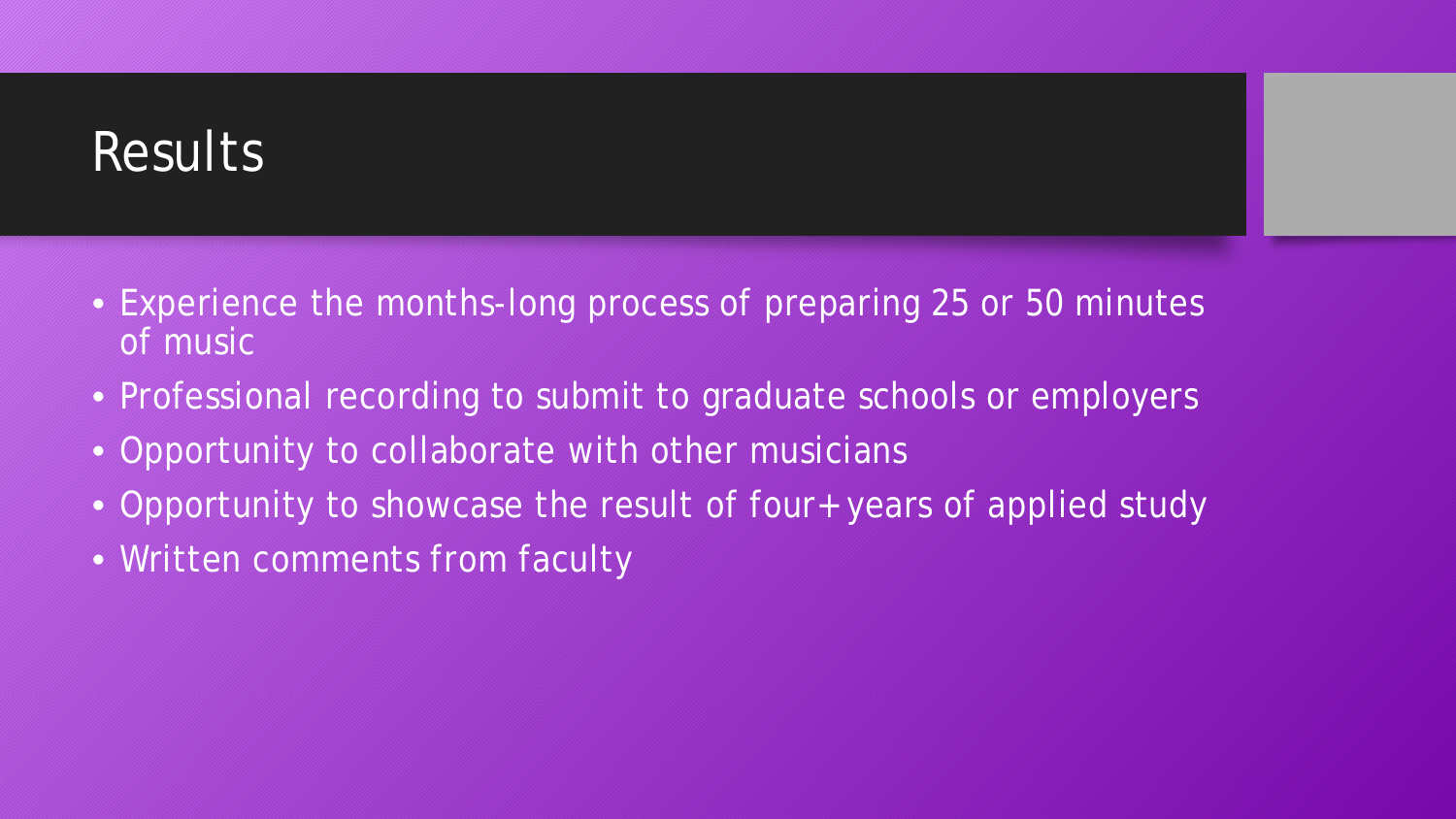#### NORTHWESTERN STATE UNIVERSITY OF LOUISIANA DEPARTMENT OF CREATIVE AND PERFORMING ARTS  $\mathbf{D}$   $\mathbf{L}$   $\mathbf{L}$   $\mathbf{D}$   $\mathbf{C}$   $\mathbf{C}$   $\mathbf{L}$

| Recital Performance Grade    |                                                                                                                                                                                                                                |      |  |                       |          |  |
|------------------------------|--------------------------------------------------------------------------------------------------------------------------------------------------------------------------------------------------------------------------------|------|--|-----------------------|----------|--|
|                              | Please serve on the Recital Jury for                                                                                                                                                                                           |      |  |                       |          |  |
| <b>Faculty Member's Name</b> |                                                                                                                                                                                                                                |      |  | <b>Student's Name</b> |          |  |
|                              | to be held at on on the basic on the basic on the basic on the basic on the basic on the basic on the basic on the basic on the basic on the basic on the basic on the basic on the basic on the basic on the basic on the bas |      |  |                       | in       |  |
| Degree                       |                                                                                                                                                                                                                                | Time |  | Date                  | Location |  |
| <b>COMMENTS:</b>             |                                                                                                                                                                                                                                |      |  |                       |          |  |
|                              |                                                                                                                                                                                                                                |      |  |                       |          |  |
|                              |                                                                                                                                                                                                                                |      |  |                       |          |  |
|                              |                                                                                                                                                                                                                                |      |  |                       |          |  |
|                              |                                                                                                                                                                                                                                |      |  |                       |          |  |
|                              |                                                                                                                                                                                                                                |      |  |                       |          |  |
|                              |                                                                                                                                                                                                                                |      |  |                       |          |  |
|                              |                                                                                                                                                                                                                                |      |  |                       |          |  |
|                              |                                                                                                                                                                                                                                |      |  |                       |          |  |
|                              |                                                                                                                                                                                                                                |      |  |                       |          |  |
|                              |                                                                                                                                                                                                                                |      |  |                       |          |  |
| Recommended Recital Grade:   | <b>Eaculty Signature</b>                                                                                                                                                                                                       |      |  |                       |          |  |

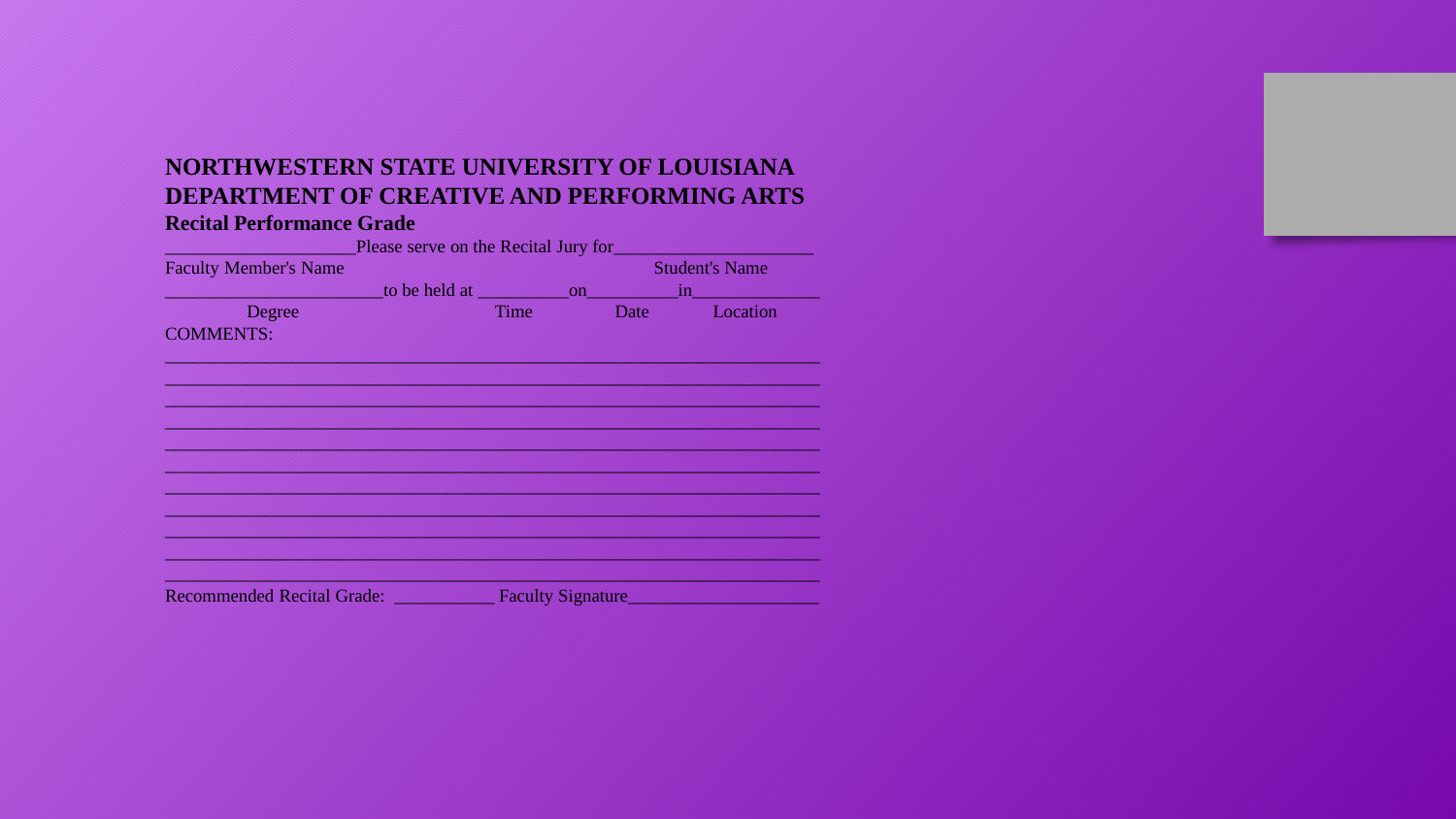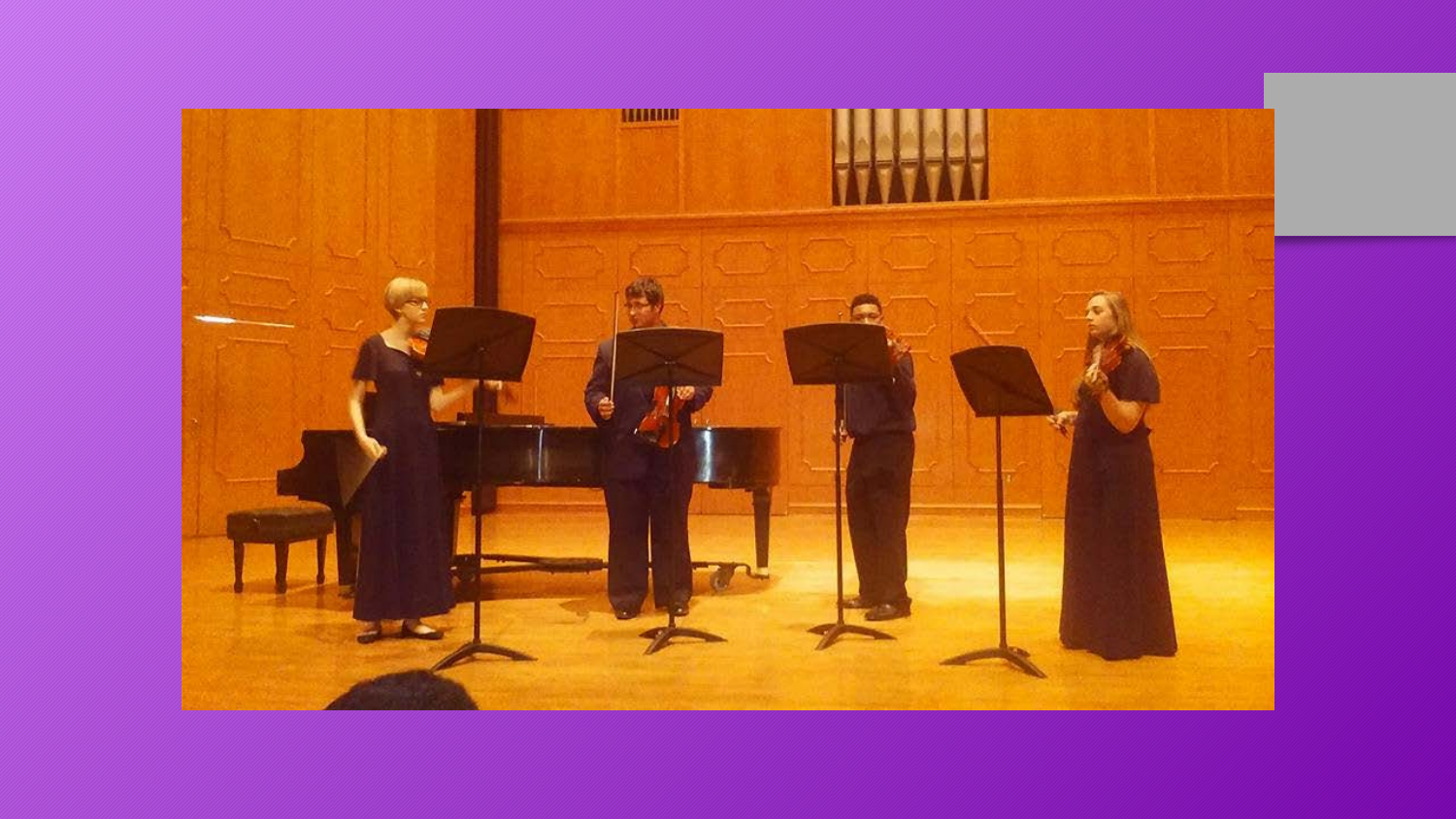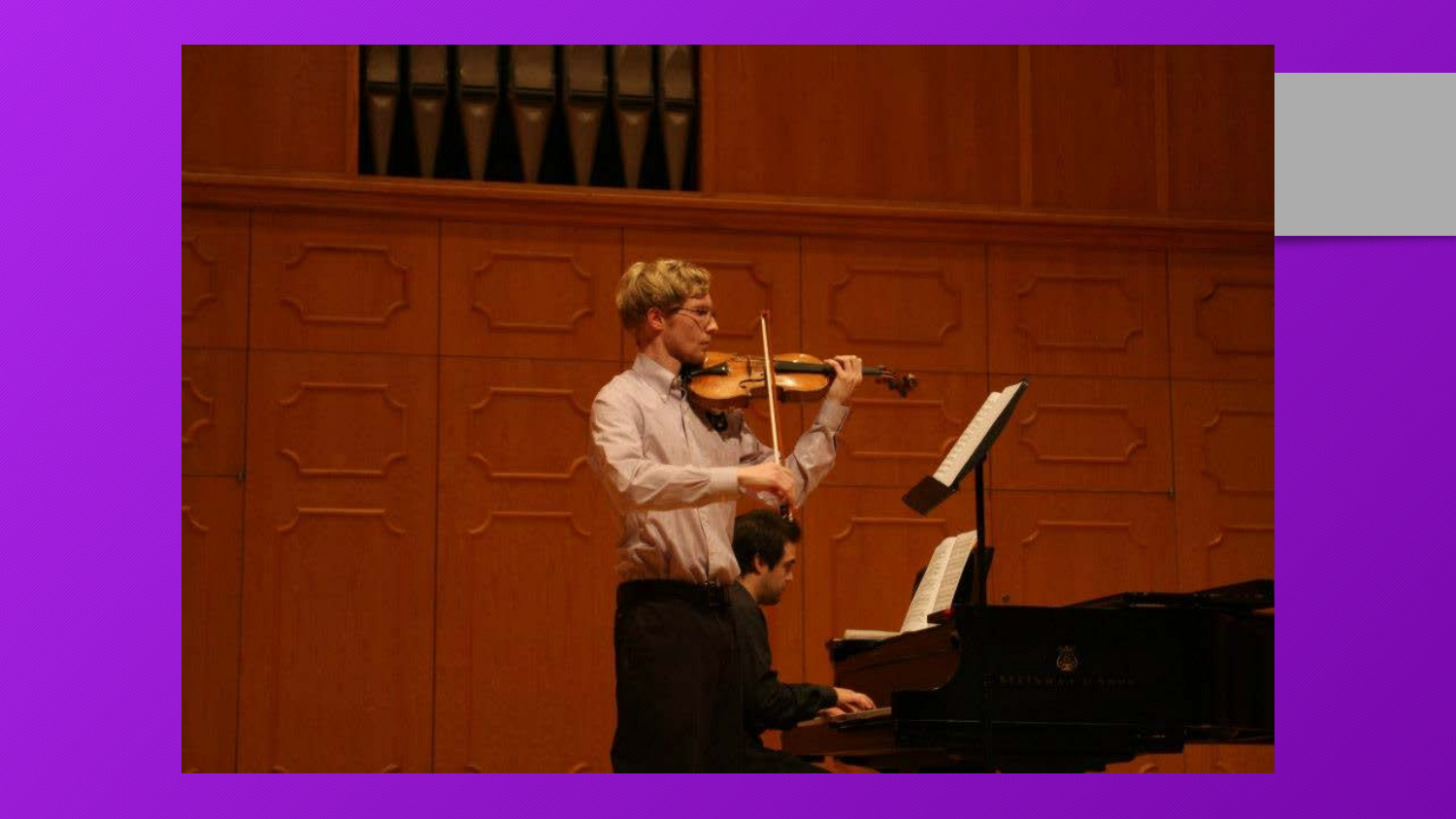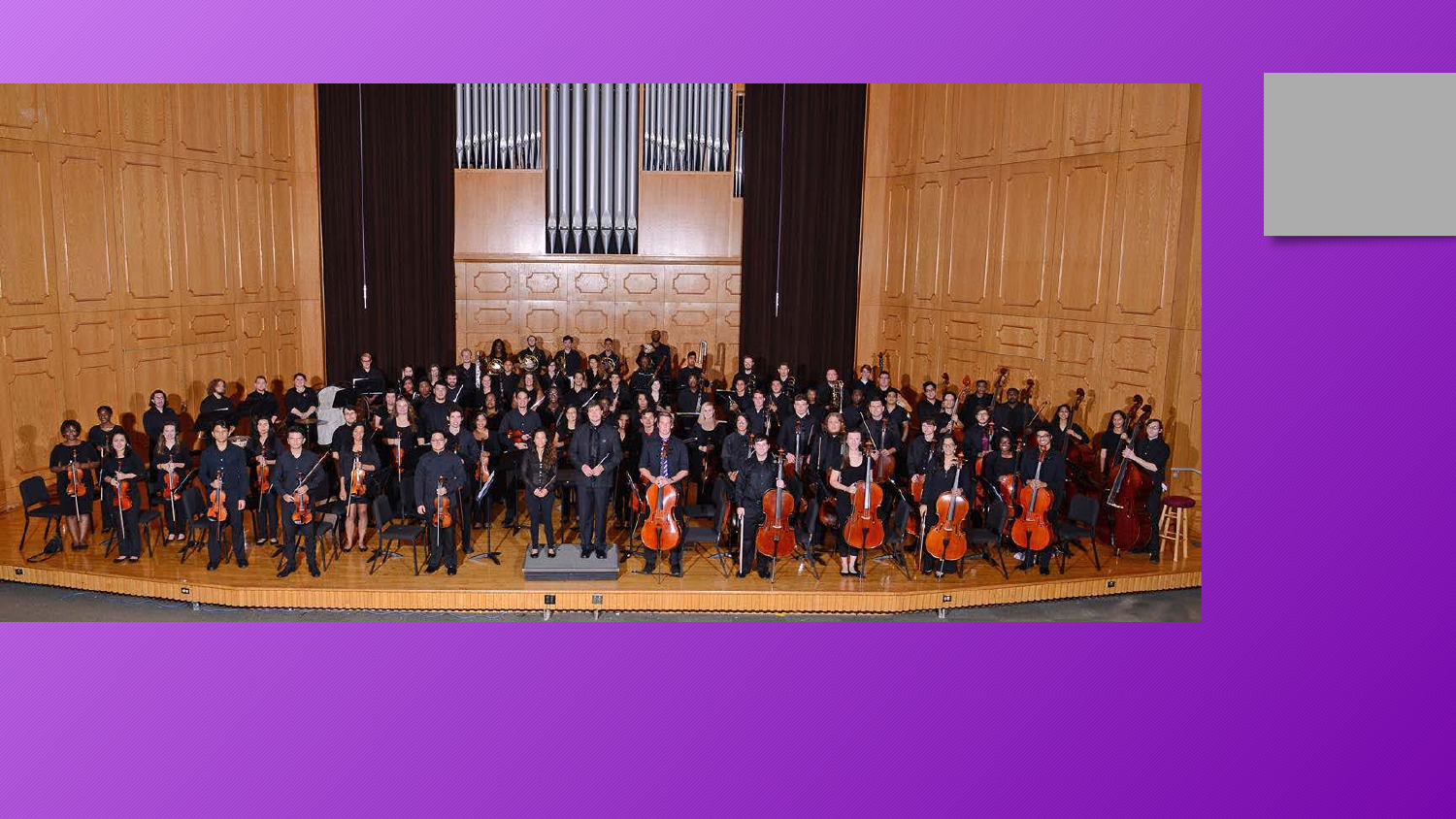#### Film/Composition

• https://drive.google.com/file/d/0B3A0s0dlPx96UUduS1Q4TWtoc3 [M/viewhttps://drive.google.com/file/d/0B3A0s0dlPx96UUduS1Q4](https://drive.google.com/file/d/0B3A0s0dlPx96UUduS1Q4TWtoc3M/viewhttps:/drive.google.com/file/d/0B3A0s0dlPx96UUduS1Q4TWtoc3M/view) TWtoc3M/view